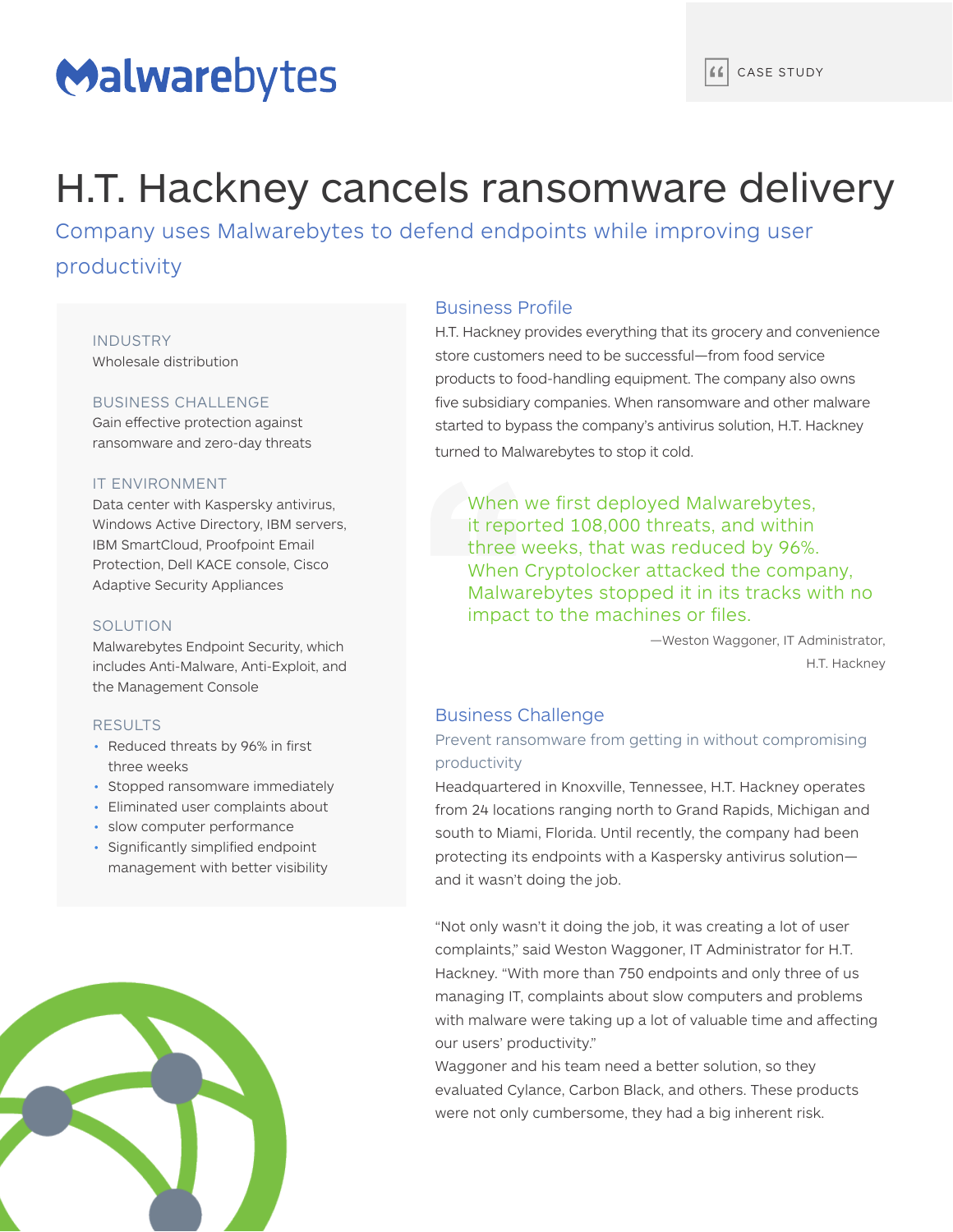The products needed to run for up to three weeks to inventory and whitelist everything on the company's network. However, Waggoner knew that undetected threats, such as ransomware, were still on the company's network. So these products actually whitelisted the malware and ransomware with everything else, effectively setting it up to be accidentally activated and undetectable—opening a huge security hole.

## The Solution

### Malwarebytes Endpoint Security

"Once we saw a demonstration of Malwarebytes, it was a no-brainer," said Waggoner. "We could actually see the threats, stop them, and clean them off our systems."

H.T. Hackney initially deployed Malwarebytes on 750 endpoints. Using the Malwarebytes Management Console, the team built their installation package and pushed the software out to its endpoints through Dell KACE.

#### Stopped Ransomware Cold

When the team first deployed Malwarebytes, it reported 108,000 threats. Within three weeks, Malwarebytes reported 5,000—down by 96%. When Cryptolocker attacked the company and attempted to infect machines, Malwarebytes stopped it in its tracks with no impact to the machines or files.

"We see all kinds of malware—from ASK toolbars and Potentially Unwanted Programs (PUPs) to ransomware and exploits," said Waggoner. "If a threat has been hiding dormant on an endpoint and then tries to execute, Malwarebytes stops it. Malwarebytes also prevents users from re-installing toolbars that it removes. It's doing what it's supposed to be doing, and I don't have to worry about it."

## No More Calls

Once Malwarebytes was deployed, complaints from users about slow machines stopped. They no longer have problems because Malwarebytes has a minimal footprint on computers and requires far fewer computing resources than the traditional antivirus solution did.

"People tell us that their computers are faster," said Waggoner. "Malwarebytes gives us peace of mind knowing that not only are we protecting the company from zero-day malware and ransomware, we are helping our users be more productive and happier."

### Continually Testing Effectiveness

Waggoner continually tests Malwarebytes on his own system by throwing the nastiest malware he can find at it. As a member of Virus Total, he can download viruses and malware to test the effectiveness of the company's security measures.

"I've downloaded viruses and fired them off on my computer that I use every single day," he said. "Malwarebytes takes care of every bit of it. When zeroday threats came through our traditional antivirus, it might clean them up, but the bad actors just change the hashtag and do it again. Malwarebytes actually cleans it up and prevents it from coming back in once and for all—which is what I love about it."

## Life is Much Easier

Malwarebytes is set to scan H.T. Hackney machines weekly, sending any alerts directly to Waggoner. He uses the Malwarebytes Management Console to investigate, track the types of malware attempting to gain access, assess the extent of any impact, and know exactly where to remediate if necessary.

"Malwarebytes and the Management Console are tremendous, and they're making our life a lot easier," he said. "Malwarebytes is handling 90% of the threats coming into users' endpoints. In fact, the Kaspersky antivirus tool doesn't send us alerts anymore. I think it's given up."

Regardless of how much the company locks down its endpoints, Waggoner knows that threats will still find a way in. But knowing that Malwarebytes has their back